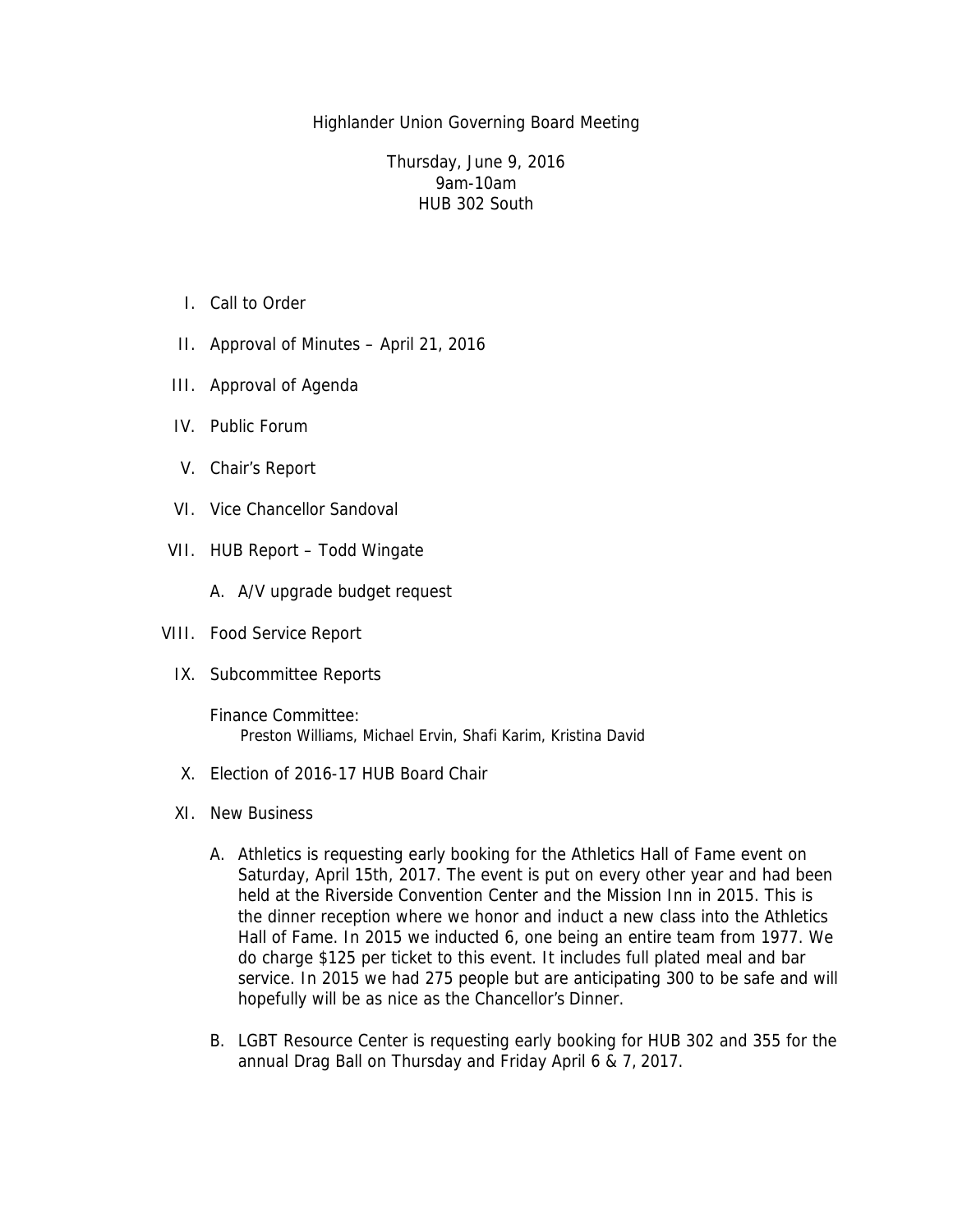C. The WELL is requesting early booking for HUB room 269 from 3pm‐7pm for the weekly recurring Wellness Wednesdays in Fall, Winter and Spring 2016‐2017 quarters throughout the 10 weeks of every fall, winter, and spring quarter. The WELL hosts a workshop/information session on a different health-related topic, open to all UCR students. Workshop topics in the past have included free massage for stress-relief, how to make healthy meals on a budget, safe party tips, bicycle safety, sexual health, community service projects, among many others. Various campus departments assist The WELL by providing peer groups and staff to put the workshops on, and occasionally we look to an outside vendor to provide a workshop (yoga and massage, for example). We usually supply Hub2Go trays and beverages for all participants, and have health and fitness giveaways for students at most workshops (i.e. free condoms, pedometers, stress balls). Wellness Wednesdays are a main/staple program offered through The WELL, and provide UCR students with opportunities to increase their health knowledge, practice healthy behaviors, as well as connect with other students and discover campus resources.

### **Dates Requested**:

**Fall 2016** (weeks 1‐10) – 9/28/16, 10/5/16, 10/12/16, 10/19/16, 10/26/16, 11/2/16, 11/9/16, 11/16/16, 11/23/16, 11/30/16 **Winter 2017** (weeks 1 through 10) – 1/11/17, 1/18/17, 1/25/16, 2/1/17, 2/8/17, 2/15/17, 2/22/17, 3/1/17, 3/8/17, 3/15/17 **Spring 2017** (weeks 1 through 10) –4/5/17, 4/12/17, 4/19/17, 4/26/17, 5/3/17, 5/10/17, 5/17/17, 5/24/17, 5/31/17, 6/7/17

- D. The Office of the Chancellor is requesting early booking for the Chancellor's Town Hall meeting in HUB 302 North from 12pm – 1:30pm on October 5, 2016.
- E. The SRC is requesting early booking in HUB 302 North on November 2, 2016 from 11am – 1:30pm and HUB 355, 367, and 379 on November 2 – 3, 2016 from1:00pm – 4:30pm for the Region VI NIRSA Conference. NIRSA is the National governing body for all campus recreation centers in the nation. We are really honored to have been selected to host the regional conference and expect attendees from Hawaii, Nevada, Arizona and California.

### XII. Old Business

(From May 12 and May 23 Board meetings – No Quorum, Not voted on)

- A. Undergraduate Admissions is requesting an exception to reserve the entire HUB for the attached list of events. (See handout) These are our most important recruitment and admitted student yield events.
- B. The Alumni Center would like to request special approval for the UCR Parents Association 2016-17 quarterly meetings. We are preparing our print materials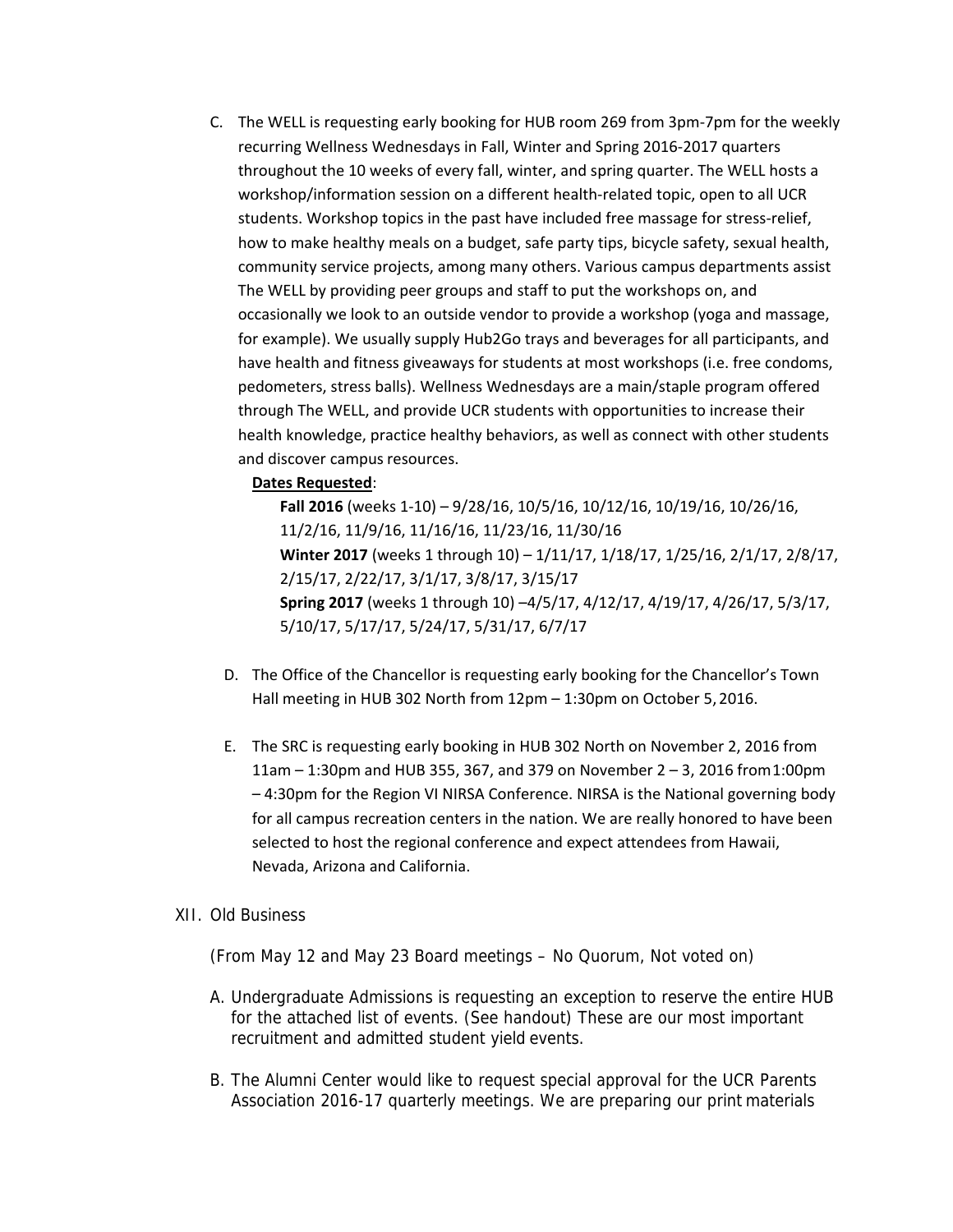for Highlander Summer Orientations and families of incoming students and will be distributing the information beginning in June. The date requests are for HUB 302 from 8:00 a.m. to 12:00 p.m.

- Saturday, November 19, 2016 (this date may already be reserved by Kristin Seiler)
- Saturday, February 25, 2017
- $\bullet$  Saturday, May 20, 2017
- C. The Alumni Center, in conjunction with the Women's Resource Center, would like to request early booking for the second annual Women's Professional Conference at UCR on Saturday, March 11 and Saturday, February 25, 2017. Roughly 7am-5pm in HUB 302, HUB 355, 379, 367, 260, 269, 265, 268, and HUB 3rd floor lobby for check-in and alumni Association tabling. This is a conference that will be serving young alumni who may have just graduated or who have been out of undergrad for a number of years as well as current students, faculty and staff. Hopefully the outcomes will include many UCR Alumni networking and continuing to learn about issues facing women in the workplace. The hope is to have this continue as an annual signature alumni event.
- D. The Alumni Center is requesting advance booking and a request for a reduction in the fees associated with room rental for Grad Fair April 29 – 27, 2017 in HUB 302 and 355. Grad Fair is a graduating student milestone that offers students the ability to purchase commencement needs including: cap and gowns, rings, diploma frames and Alumni Association membership. Students also pick up their commencement tickets and have the opportunity to take portrait photos. Attendance at Grad Fair will be free for all students and parents.
- E. The Office of Development is requesting early booking in the HUB 302 North on May 20, 2017 for the Donors & Scholars luncheon.
- F. Circle K International, a UCR student organization, is requesting early booking in HUB 302 for Sunday, January 15, 2017 from 4:30pm-10:00pm for the annual Kids Rock Benefit Concert to raise funds for a focused non-profit. Next year K-Rock is supporting the Pediatric Trauma Program to raise at least \$4,000 in profit to support the program.
- G. Highlander Orientation would like to request the following HUB rooms and lawnareas for Orientation Leader Training and for the 2017 Highlander Orientation 2day sessions for Students and Families. The dates may still be subject to change as we need to get confirmation with the colleges.

Orientation Leader Spring Training- 355 (preferred) for each Thursday in Spring quarter from 4:30pm-8:30pm (April 6, 13, 20, 27, May 4, 11, 18, 25, June 1, 8). We'll have upwards of 70 staff.

Orientation Leader June Training- HUB 302 N and S. June 26 -30, July 1, 5pm-7pm.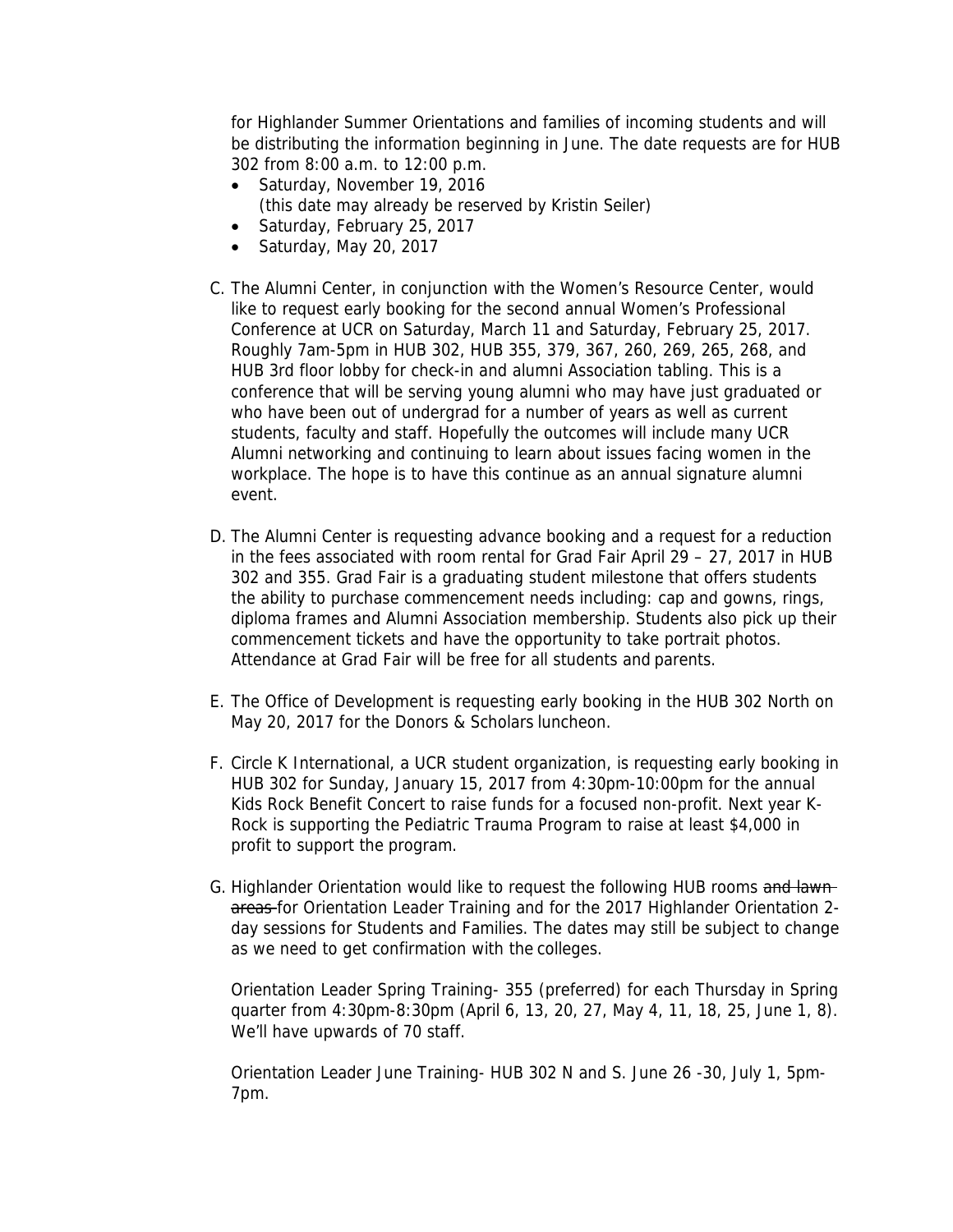Highlander Orientation session dates:

Hold all HUB rooms for all dates:

- 1. July 10-11, 13-14, 17-18, 20-21, 25-26, 28-29, July 31 Aug 1, Aug 3-4, 7- 8, 10-11, 14-15, 17-18, 21-22.
- 2. Hold Pierce, Rivera and HUB lawns, and Bell Tower for July 10, 13, 17, 20, 25, 28, 31 and August 3, 7, 10, 14, 17, 21

Transfer Orientation

- 1. OL Transfer Orientation Training HUB 355 (preferred) 8am-5pm.
- 2. Hold all HUB rooms for all dates: August 28 September 1
- 3. Hold HUB Plaza and HUB Lawns: August 28 September 1
- H. Student Life is requesting early bookings for their 2016-2017 events: (See handout for full details on each event)

### **Fall 2016**

- Tartan Soul Kick Off
- September 27th, 2016 11:30 am to 1:30 pm at the Bell Tower and HUB **Lawns**

Fall Involvement Fair and Nooner

- September 28th, 2016 11 am to 2 pm at the Bell Tower and HUB Lawns **Spring 2017** 
	- Spring Involvement Fair and Nooner
	- April 5<sup>th</sup>, 2017 11 am to 2 pm at the Bell Tower and HUB Lawns Student Organization Showcase
	- April 26<sup>th</sup>, 2017 5pm to 8 pm at HUB Lower Plaza or Bell Tower
	- Student Organization Celebration and Awards
	- June  $6<sup>th</sup>$ , 2017 6 pm to 8pm in HUB 302

## **Fall 2017**

Student Organization Retreats and Peer Mentor Training September  $25<sup>th</sup> - 27<sup>th</sup>$ , 2017 8:30 am to 6 pm HUB 302 and all conference rooms

Tartan Soul Kick Off

October  $3^{rd}$ , 2017 11:30 am to 1:30 pm at the Bell Tower and HUB Lawns Fall Involvement Fair and Nooner

October 4th, 2017 11 am to 2 pm at the Bell Tower and HUB Lawn

# I. Student Life would like to request early booking for the following events:

- 1. Name: Fall Good Neighbor Forum Date: Monday, September 19, 2016 Time: 6:00pm-9:00pm Room: HUB 302 or HUB 355
- 2. Name: Fall New Member Summit Date: Tuesday, October 19, 2016 Time: 6:00pm-10:00pm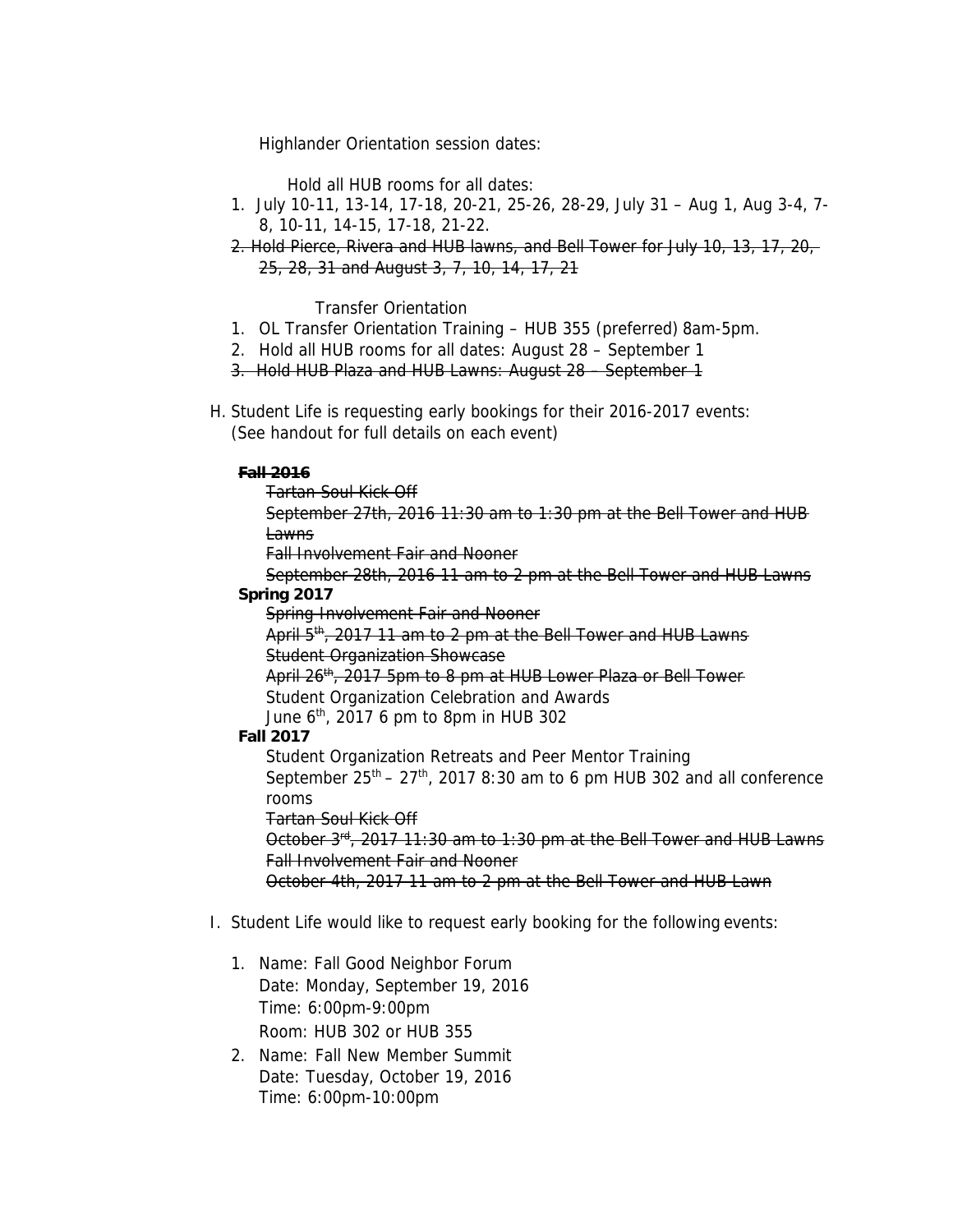Room: HUB 302

- 3. Name: Winter New Member Summit Date: Tuesday, January 31, 2017 Time: 6:00pm-10:00pm Room: HUB 302 South or North
- 4. Name: FSIC Presidents' Summit Date: Tuesday, April 18, 2017 Time: 6:00pm-10:00pm Room: HUB 355
- 5. Name: Spring New Member Summit Date: Tuesday, April 25, 2017 Time: 6:00pm-10:00pm Room: HUB 302 South or North
- 6. Name: FSIC Pillars Week Speaker Date: Tuesday, May 23, 2017 Time: 5:00pm-10:00pm Room: HUB 302
- 7. Name: FSIC Pillars Week Service Event Date: Wednesday, May 24, 2017 Time: 9:00am-4:00pm Room: HUB 302
- 8. Name: FSIC Pillars Week Banquet Date: Thursday, May 25, 2017 Time: 3:00pm-10:00pm Room: HUB 302

Tabled from April 21, 2016 New Business, Not Voted on in May: (See handout: Event Scheduling Summary for Winter/Spring approved events)

- A. Chicano Student Programs would like to request an exception to reserve the following spaces in advance:
	- 1. 45th Annual Community College Day Friday, February 24, 2017 HUB 302 8am-2pm; all of 2nd and 3rd floor HUB Rooms 8am-2pm
	- 2. 20th Annual Radio Aztlan Music Festival (outdoor concert & car show) Saturday, April 15, 2017 6 HUB rooms for the artist's green rooms, 6am-10pm
	- 3. 28th Annual Chicano/Latino Youth Conference Saturday, April 29, 2017 HUB 355, 269, 260, 265 from 8am-3:30pm
- B. The LGBT Resource Center has several events that would require us to secure a date and room location now in order to properly plan ahead. Below is a summary. I'd like to request the HUB board approve these advance reservations:
	- 1. Queer Latinx Conference
		- Co-event with student organization La Familia de UCR and with CSP